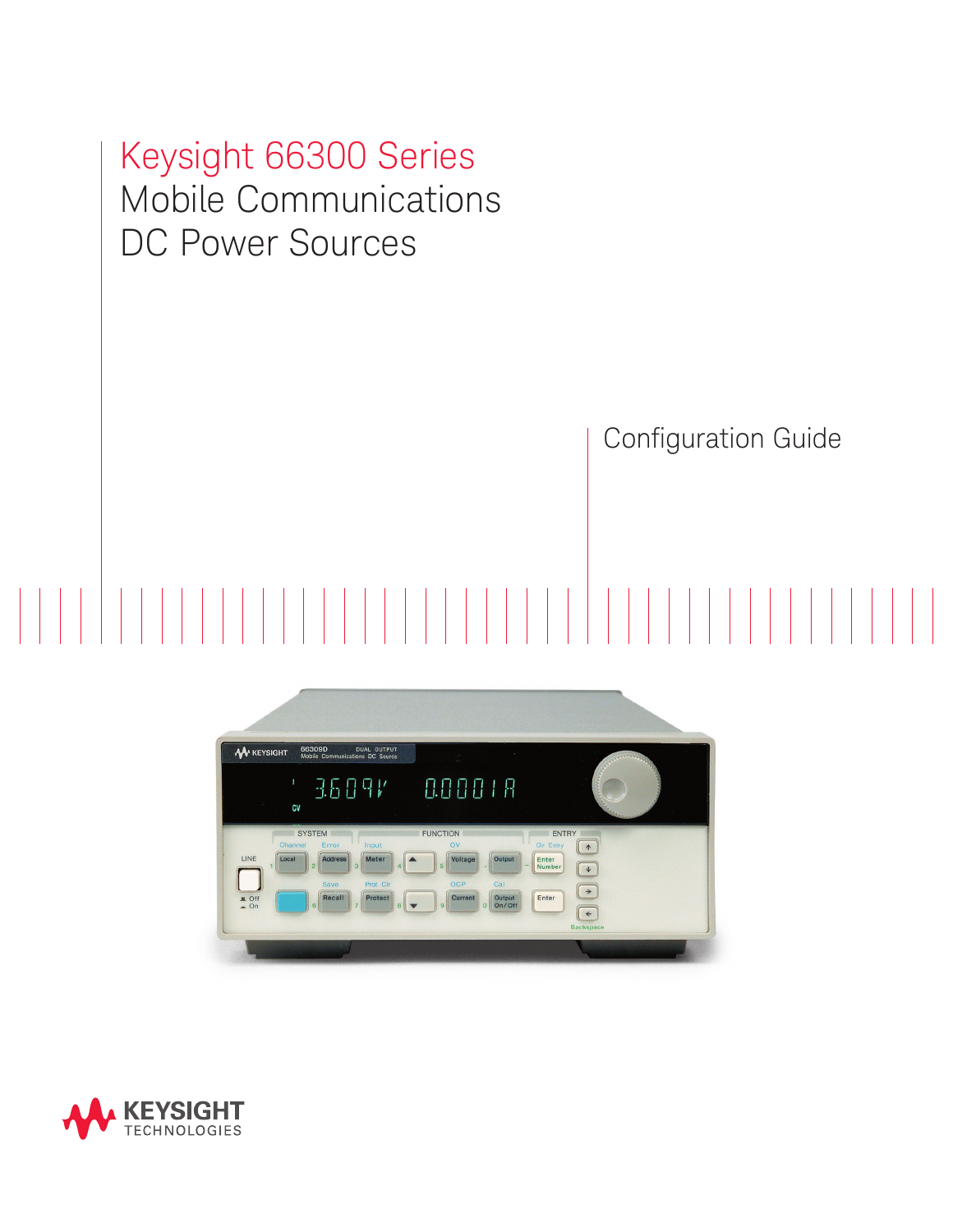## Selection table

|                                                                                                   | 66311B         | 66309B         | 66309D         | 66321B    | 66321D    | 66319B    | 66319D    | 66332A         |
|---------------------------------------------------------------------------------------------------|----------------|----------------|----------------|-----------|-----------|-----------|-----------|----------------|
| Fast response power technology                                                                    | ٠              |                | ٠              | $\bullet$ |           | ٠         | $\bullet$ |                |
| Peak current capability (up to 5 A)                                                               | $\bullet$      | $\bullet$      | $\bullet$      | $\bullet$ | $\bullet$ | ٠         | $\bullet$ |                |
| Dynamic measurement capability<br>(talk mode, stand-by mode and off mode)<br>Measurement ranges   | $\overline{2}$ | $\overline{2}$ | 2              | 3         | 3         | 3         | 3         | 2              |
| Battery emulation capability<br>Positive R Prog (0 to 1 Ohm)<br>Negative R Prog (to - 0.040 Ohms) |                |                |                |           |           |           |           |                |
| Replace main battery and power adapter<br>(requires dual DC outputs)                              |                |                | ٠              |           |           | ٠         | ٠         |                |
| Output response compensation<br>Programmable modes                                                | $\mathcal{P}$  | $\overline{2}$ | $\overline{2}$ | 4         | 4         | 4         | 4         | $\overline{2}$ |
| Electronic load capability for calibrating<br>charger circuit A/D's                               |                |                |                |           |           |           | $\bullet$ |                |
| Remote sense for improved accuracy                                                                | $\bullet$      |                | ٠              | $\bullet$ |           | $\bullet$ | $\bullet$ | ٠              |
| Auxiliary built-in DVM                                                                            |                |                | $\bullet$      |           | $\bullet$ |           | $\bullet$ |                |
| Broken sense lead protection                                                                      | $\bullet$      |                |                | $\bullet$ |           | $\bullet$ | $\bullet$ |                |
| Output disconnect relays (Option 521)                                                             |                |                | ٠              |           |           |           |           |                |

## Configuration information<sup>2,3,4</sup>

| Single output models |                                                                                 |
|----------------------|---------------------------------------------------------------------------------|
| 66311B               | Single output DC power source                                                   |
| 66321B               | Single output DC power source with battery emulation                            |
| 66321D               | Single output DC power source with battery emulation and built-in auxiliary DVM |
| 66332A               | Single output DC power source                                                   |

#### **Dual output models1**

| 66309B | Dual output DC power source                                                   |
|--------|-------------------------------------------------------------------------------|
| 66309D | Dual output DC power source with built-in auxiliary DVM                       |
| 66319B | Dual output DC power source with battery emulation                            |
| 66319D | Dual output DC power source with battery emulation and built-in auxiliary DVM |

#### **Recommended models for**

| R&D                    | 66319B/D, 66321B/D, 14565A <sup>5</sup>                   |
|------------------------|-----------------------------------------------------------|
| Manufacturing          | 66311B, 66309B/D, 66321B/D, 66319B/D                      |
| <b>Repair Stations</b> | 66311B, 66309B/D, 66321B/D, 66319B/D, 14565A <sup>5</sup> |

- 3. All models include built-in GPIB interface.
- 4. IEEE- 488.2 SCPI command set, plug&play drivers.
- 14565A device characterization software.

<sup>1.</sup> Dual output models recommended for replacing the main battery and power adapter/charger.

<sup>2.</sup> Battery emulation models are recommended for simulating the internal resistance of a battery. This capability is available on output 1.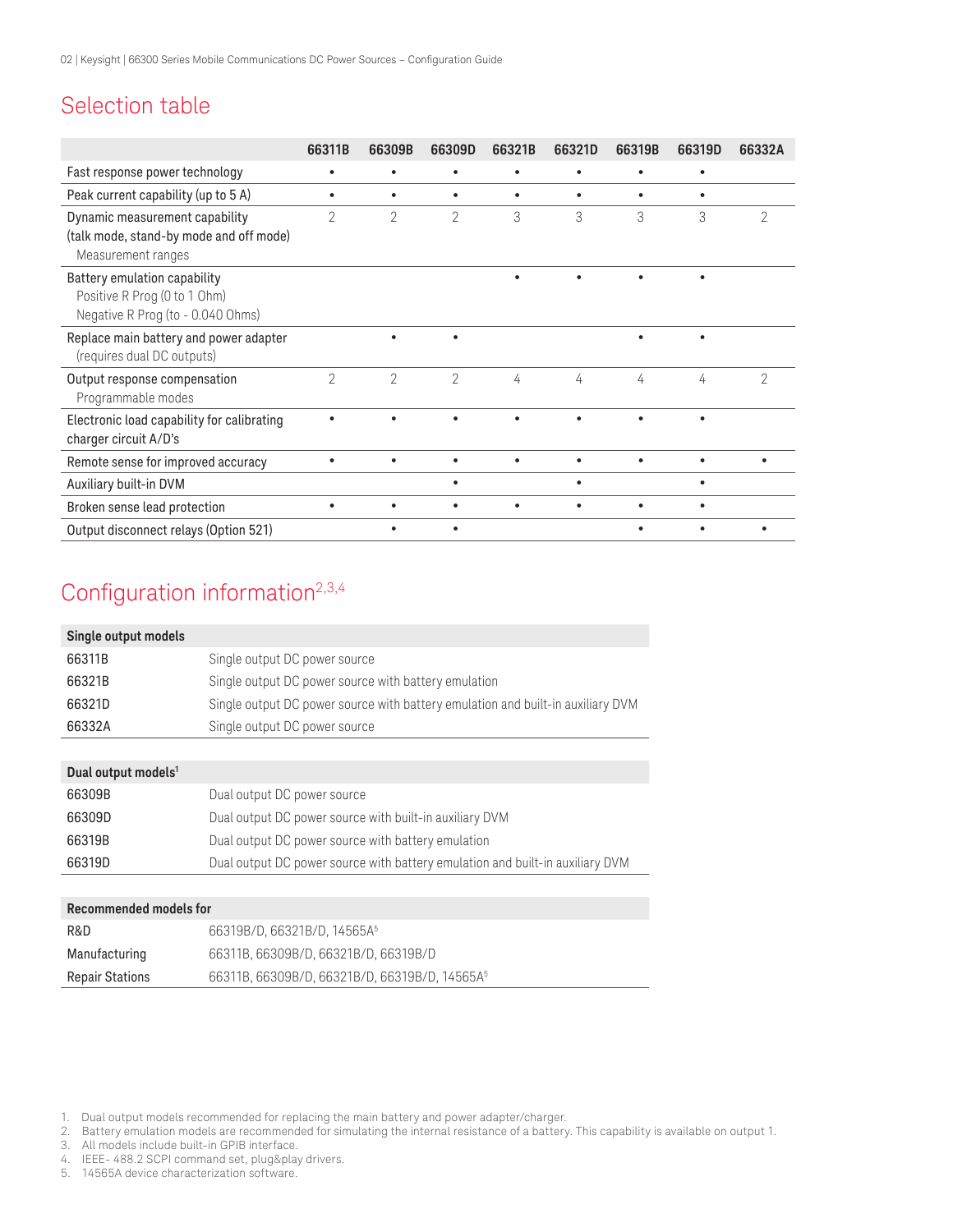#### **66311B, 66309B/D, 66319B/D, 66321B/D, and 66332A**

| Option 100 | Set AC input voltage to 100 VAC (47 to 63 Hz)                  |
|------------|----------------------------------------------------------------|
| Option 120 | Set AC input voltage to 120 VAC (47 to 63 Hz)                  |
| Option 220 | Set AC input voltage to 220 VAC (47 to 63 Hz)                  |
| Option 230 | Set AC input voltage to 230 VAC (47 to 63 Hz)                  |
| Option OBO | Delete manual set                                              |
| Option OL2 | Additional standard documentation package                      |
| Option 0B3 | Service manual (only available on 66311B, 66332A, and 66309B/D |
| Option 8ZE | Refurbished instrument                                         |
| Option 8ZJ | Delete feet (if unit will be rack mounted)                     |

#### **66309B/D and 66319B/D**

Option 521 Solid state relays for output disconnect and independent on/off output control

#### **66332A**

| Option 020 | Front panel output binding posts        |
|------------|-----------------------------------------|
| Option 760 | Output disconnect relays                |
| Option 1CP | Rack flange kit with handles for 66332A |
|            |                                         |

### **Rack mounting**

| Option 1CM        | Rack flange kit without handles                                                                                                                                                                                                                                                                                                                                          |
|-------------------|--------------------------------------------------------------------------------------------------------------------------------------------------------------------------------------------------------------------------------------------------------------------------------------------------------------------------------------------------------------------------|
| <b>Option ASX</b> | Rack kit for mounting 2 units side-by-side (except 66332A)                                                                                                                                                                                                                                                                                                               |
| Option 1CP        | Rack flange kit with handles for 66332A only                                                                                                                                                                                                                                                                                                                             |
|                   | Rack mount with slides for two side-by-side units of different depths<br>(Order 5062-3996 and 1494-0015)<br>Rack mount for two side-by-side units of different depths (Order 5062-3996)<br>Rack mount with slide for one unit (Order 5062-3996, 1494-0015, 5062-4022)<br>Note: Support rails, E3663A, are required when rack mounting units in Keysight<br>rack cabinets |

#### **Equivalent Keysight part numbers**

| Option 1CP | 5062-3975               |
|------------|-------------------------|
| Option ASX | 5061-9694 and 5062-3974 |
| Option 1CM | 5062-3972               |

| Hardware support option |                                                   |
|-------------------------|---------------------------------------------------|
| Option UK6              | Commercial calibration certificate with test data |
| Option W32              | 3-year customer return calibration service        |
| Option W34              | Commercial calibration certificate with test data |
| Option 1BN              | Mil std 45662A calibration                        |
| Option A6J              | Mil std 45662A calibration plus test data         |

| <b>Accessories</b> |                                  |
|--------------------|----------------------------------|
| 14565A             | Device characterization software |
| 10833A             | 1 Meter GPIB cable               |
| 10833B             | 2 Meter GPIB cable               |
| 10833C             | 3 Meter GPIB cable               |
| 10833D             | 0.5 Meter GPIB cable             |